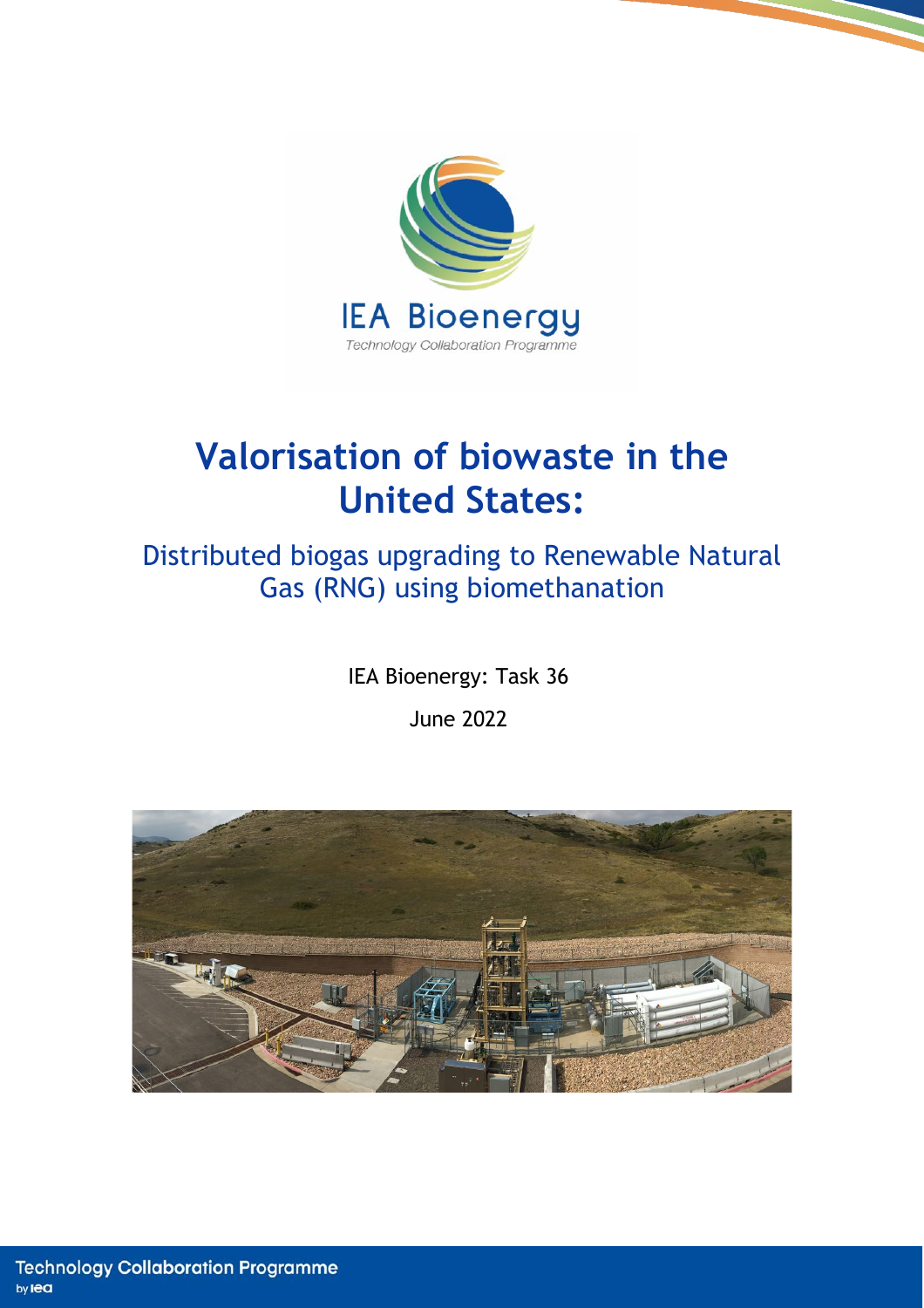

## **Valorisation of biowaste in the United States:**

## Distributed biogas upgrading to Renewable Natural Gas (RNG) using biomethanation

Authors: Beau Hoffman, U.S. Department of Energy,

Edited by: Kevin Harrison, National Renewable Energy Laboratory, Daniel Roberts, CSIRO Mar Edo and Inge Johansson, RISE

IEA Bioenergy: Task 36

June 2022

Copyright © 2020 IEA Bioenergy. All rights Reserved

ISBN, 978-1-910154-91-5.

**Published by IEA Bioenergy**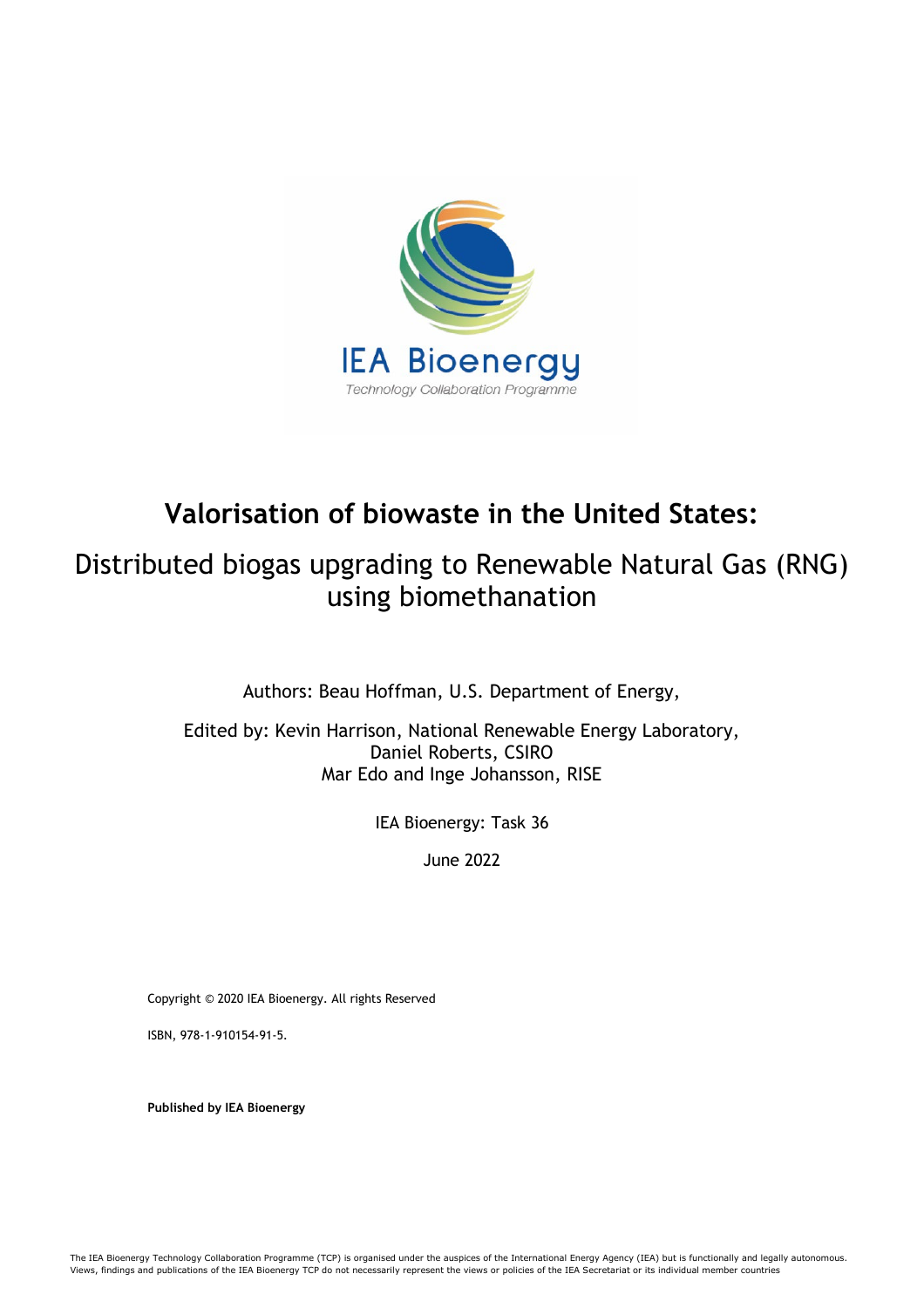## Index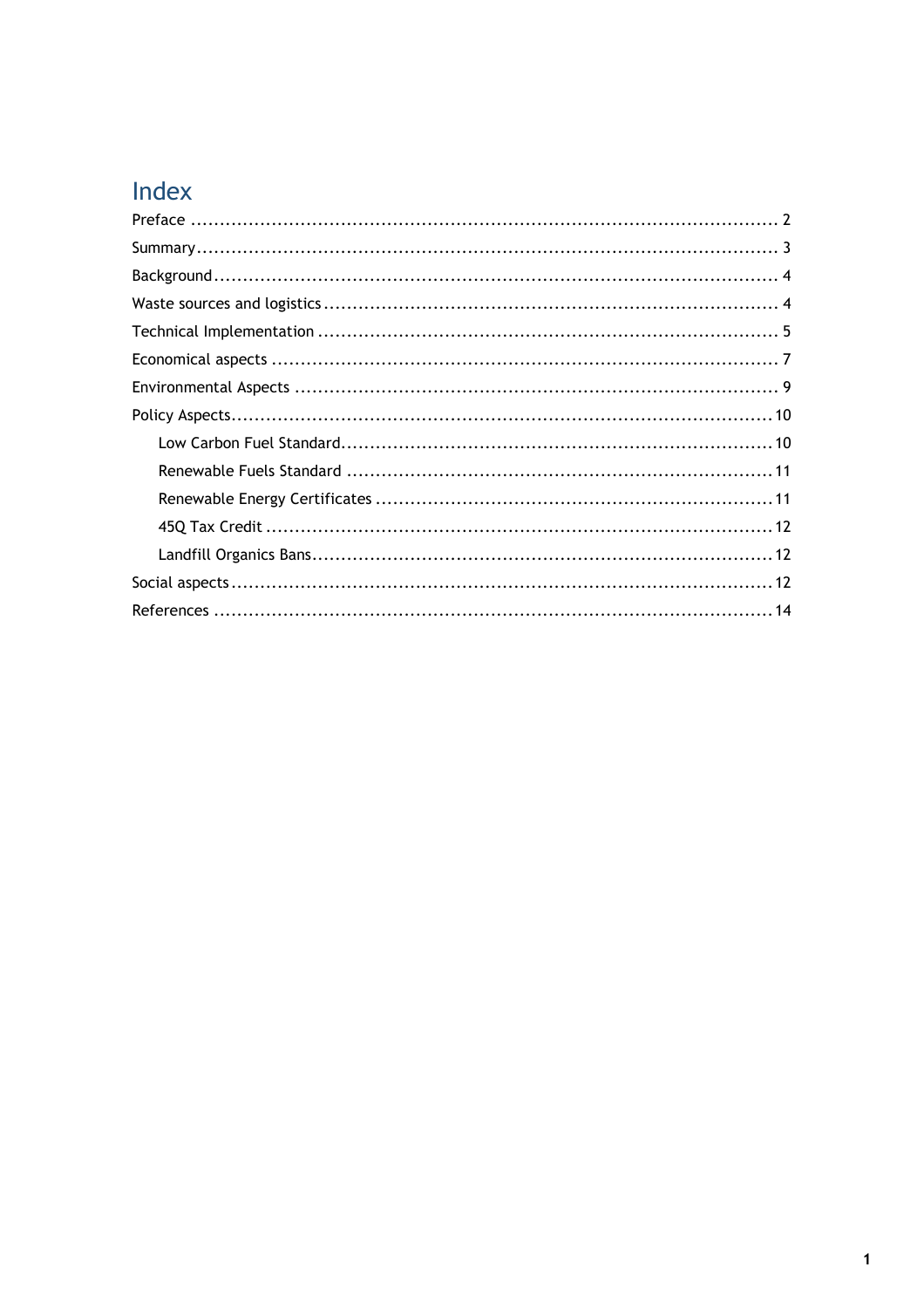## <span id="page-3-0"></span>**Preface**

This is the third of a case study compilation to explore lessons on material and energy valorisation of waste within the framework of IEA Bioenergy Task 36. The set of case studies will be published during 2021 covering social and public acceptance aspects, barriers in Waste-to-Energy (WtE) implementation, success stories for decentralized solutions, and integration of WtE within material and/or nutrient recovery. The purpose of these case studies is to showcase examples from which countries can get inspiration and support in implementing suitable policies and solutions in the waste/resource management and WtE sector that would facilitate their transition towards circularity.

IEA Bioenergy Task 36, working on the topic 'Material and Energy Valorisation of Waste in a Circular Economy', seeks to raise public awareness of sustainable energy generation from biomass residues and waste fractions including municipal solid waste (MSW) as well as to increase technical information dissemination. As outlined in the 3-year work programme, Task 36 seeks to understand what role energy from waste and material recycling can have in a circular economy and identify technical and non-technical barriers and opportunities needed to achieve this vision.

See<http://task36.ieabioenergy.com/> for links to the work performed by IEA Bioenergy Task 36.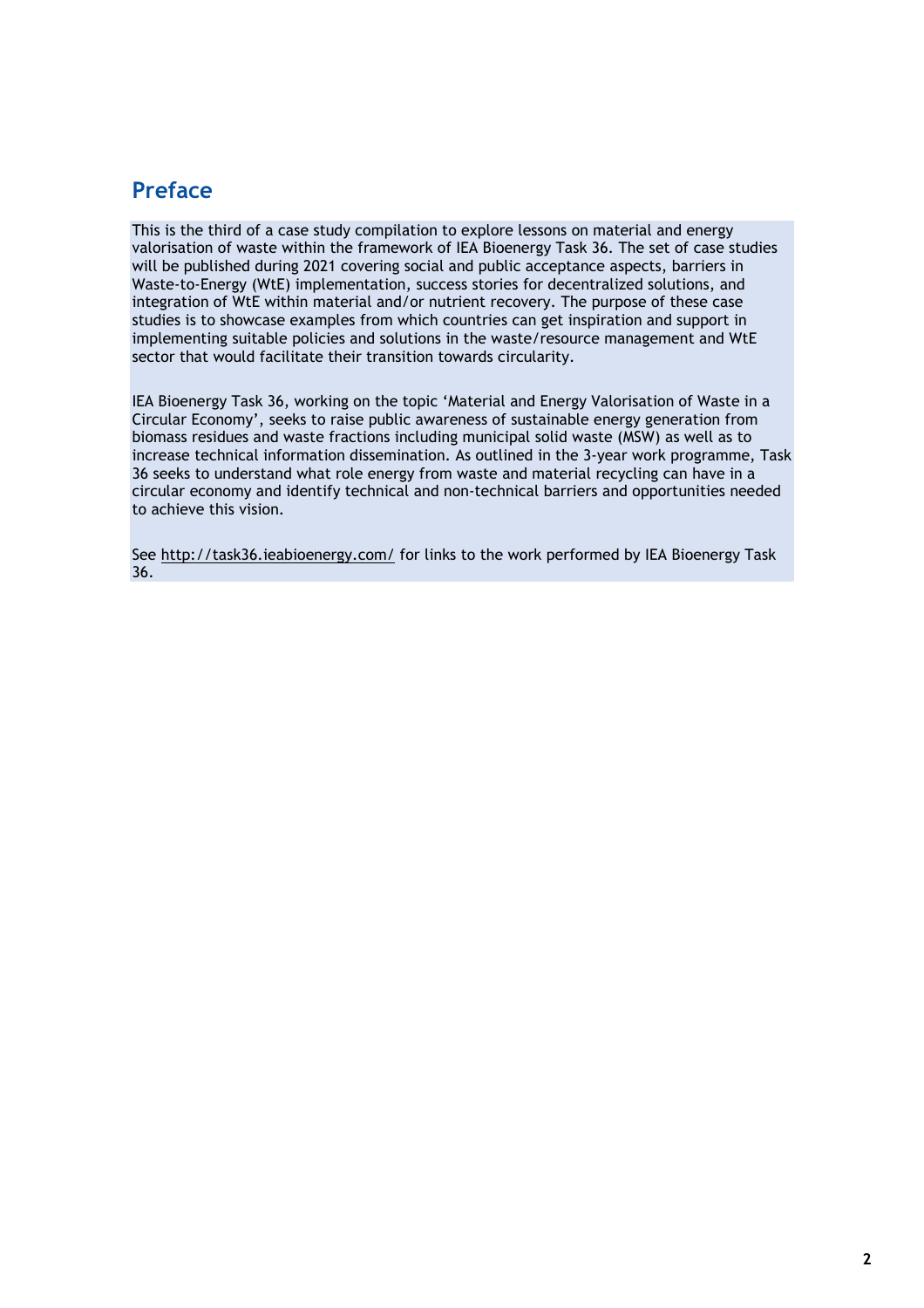## <span id="page-4-0"></span>**Summary**

Renewable natural gas deployments in the United States have increased significantly in recent years. As of 3/31/2020, there are 119 operational projects with a further 88 under construction. Renewable natural gas upgrading is a mature technology that processes biogas into high purity methane. Historically, amine, membrane, water scrubbing, or pressure-swing adsorption technologies have been used to perform this gas upgrading through the separation of carbon dioxide and methane. The process of biomethanation instead converts the carbon dioxide into additional methane through the addition of hydrogen.

In addition to increased yields of methane compared to incumbent separations approaches, biomethanation offers potential as a grid-scale energy storage technology by utilizing otherwise curtailed low-carbon electricity to produce the hydrogen needed by the organisms. Being a biological process, the hydrogen and carbon dioxide conversion is quickly 'rampable'. There have been several pilot- and demonstration-scale installations of the technology and this case study explores some of the economic and environmental considerations.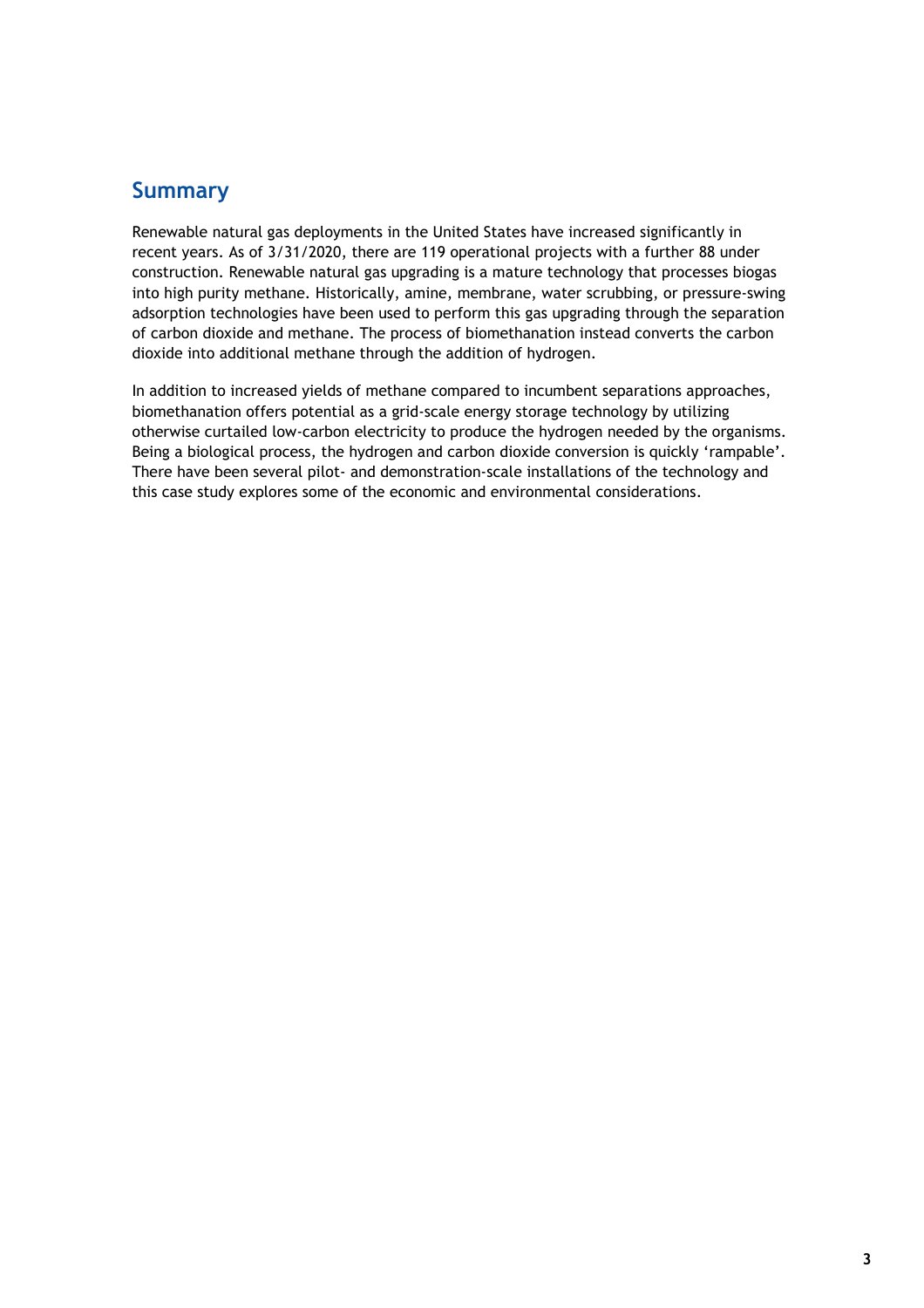### <span id="page-5-0"></span>**Background**

Decentralized solutions for resource and energy recovery from waste streams are a critical aspect of the circular economy. For key fractions of organic waste such as food waste, municipal sludge, fats, oils, and greases, amongst others, they are highly correlated with population. As such, they are a distributed resource and often can be available in varying quantities. Moreover, one of the key economic challenges with organic waste management are transportation costs. These feedstocks often contain high levels (>75%) of water, and thus it is inefficient to haul them significant distances for centralized processing. As a consequence, processes and technology solutions are needed that can scale to the available resource and also provide products of value to localized markets.

Anaerobic digestion is commonly practiced to recover energy from single and mixed streams of waste. It has been demonstrated for many decades as an industrially robust technology. However, existing anaerobic digestion technologies are capitally intensive and produce a relatively low energy value product in biogas. Renewable natural gas (sometimes referred to as biomethane), is the product of biogas upgrading: carbon dioxide  $(CO<sub>2</sub>)$  and other impurities (hydrogen sulphide, water, siloxanes, etc.) are removed rendering it energetically equivalent to fossil-derived natural gas and compatible with existing natural gas engines and infrastructure.

Biogas upgrading technologies are commercially available, with the most common solutions being membrane separations, pressure swing adsorption and other configurations of amine adsorption. In particular, the carbon dioxide separation technologies are operationally intensive as they require significant inputs of energy to regenerate the adsorbent material. Thus, renewable natural gas is often a considerable price premium relative to fossil natural gas sources.

#### <span id="page-5-1"></span>**Waste sources and logistics**

Biomethanation is a technology that could be co-located with any biogas or other  $CO<sub>2</sub>$  source. This represents one of the key value propositions of this technology in that the process does not require any changes to existing organic waste handling processes. The resulting product, high-purity methane, when properly conditioned, is also compatible with existing transmission, distribution, and geologic storage infrastructure.

The biomethanation process uses a single-celled biocatalyst to convert  $CO<sub>2</sub>$  and hydrogen into methane, and in the case of biogas, the methane already present would pass through the biomethanation process unchanged. Opportunities for deployment of this technology are significant. In the United States, there are >2,000 anaerobic digesters that process a variety of organic waste streams including municipal wastewater residues, food waste, animal manure, and capturing biogas at landfills. As of the end of 2020, 312 upgrade the biogas into renewable natural gas (Energy Vision, 2020). Of those facilities that do not upgrade their biogas, many facilities are either flaring or combusting for on-site heat and power (Shen, 2015). In addition to biogas sources,  $CO<sub>2</sub>$  from other industries such as ethanol biorefineries are also potential sources of carbon for the technology.

The technology has a relatively small footprint (see figure 2 below): requiring the installation of a hydrogen-producing water electrolyzer system, the biomethanation reactor, and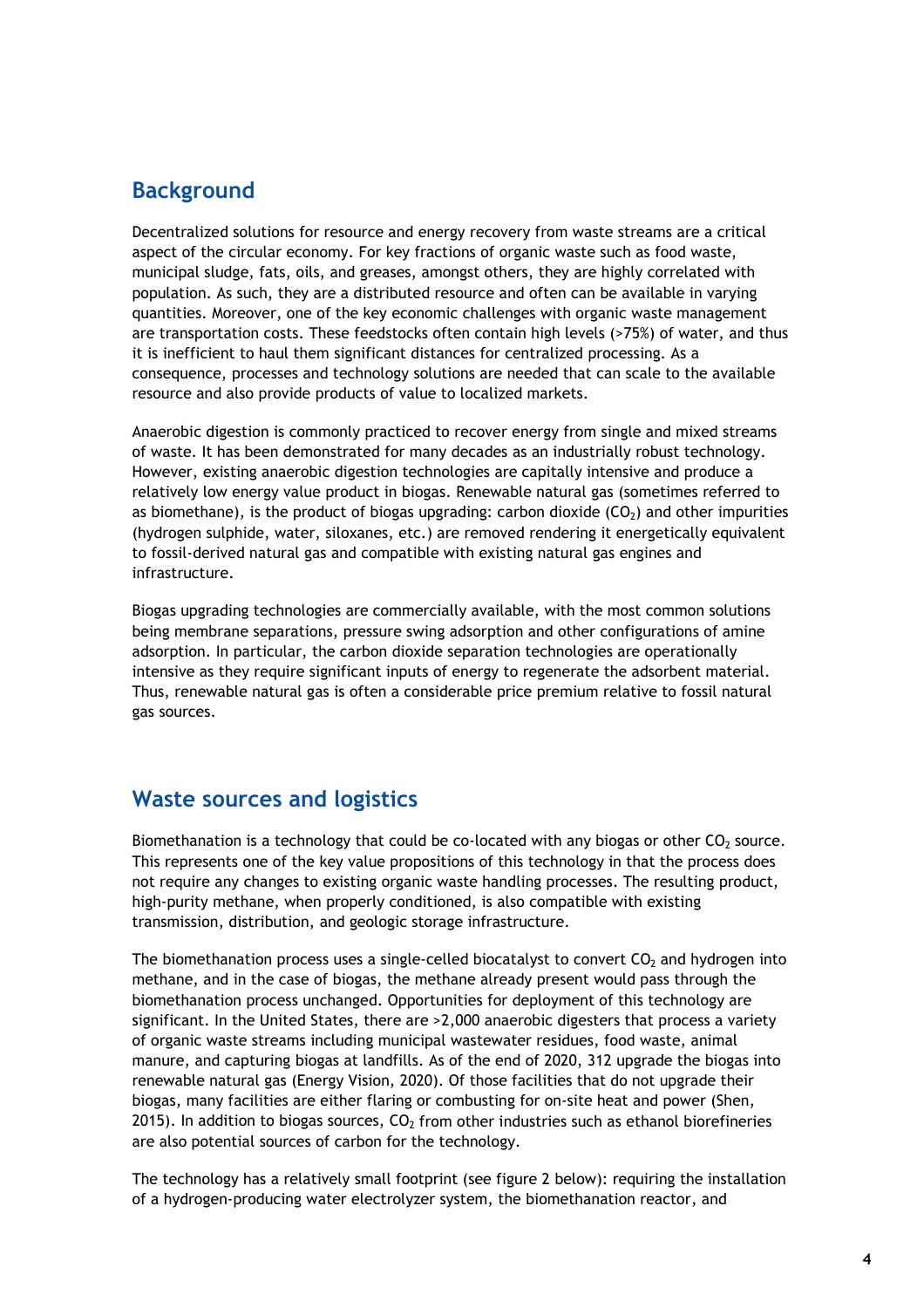associated balance of plant equipment. This is a key consideration for space-constrained facilities in urban environments. The resulting product (renewable natural gas) must also have an offtake agreement such as on-site use by the wastewater treatment plant or development of an interconnect to an existing natural gas pipeline. The proximity to a natural gas pipeline is a key economic driver: in the United States, in urban areas this cost can be upwards of \$1 million USD per mile and upwards of \$250,000 per mile in rural areas (Lucas, 2015).

Organizations such as the Northeast Gas Association and other natural gas utilities have worked to establish shared specifications for renewable natural gas (Northeast Gas Association, 2019). This is a key step in ensuring compatibility across interstate pipelines and in lowering real and perceived risk of renewable natural gas injection into pipelines.

## <span id="page-6-0"></span>**Technical Implementation**

At the National Renewable Energy Laboratory (NREL), a 700 L biomethanation reactor and 125 kW polymer electrolyte membrane (PEM) electrolyzer were commissioned for this project and began operation in August 2019. The pilot project is a collaboration between Southern California Gas Company, Electrochaea GmbH, and NREL. The system processes 0.25 MMBtu/hr of methane, or approximately 250 scf/hr (7.07 m<sup>3</sup>/hr). The process configuration is as follows:

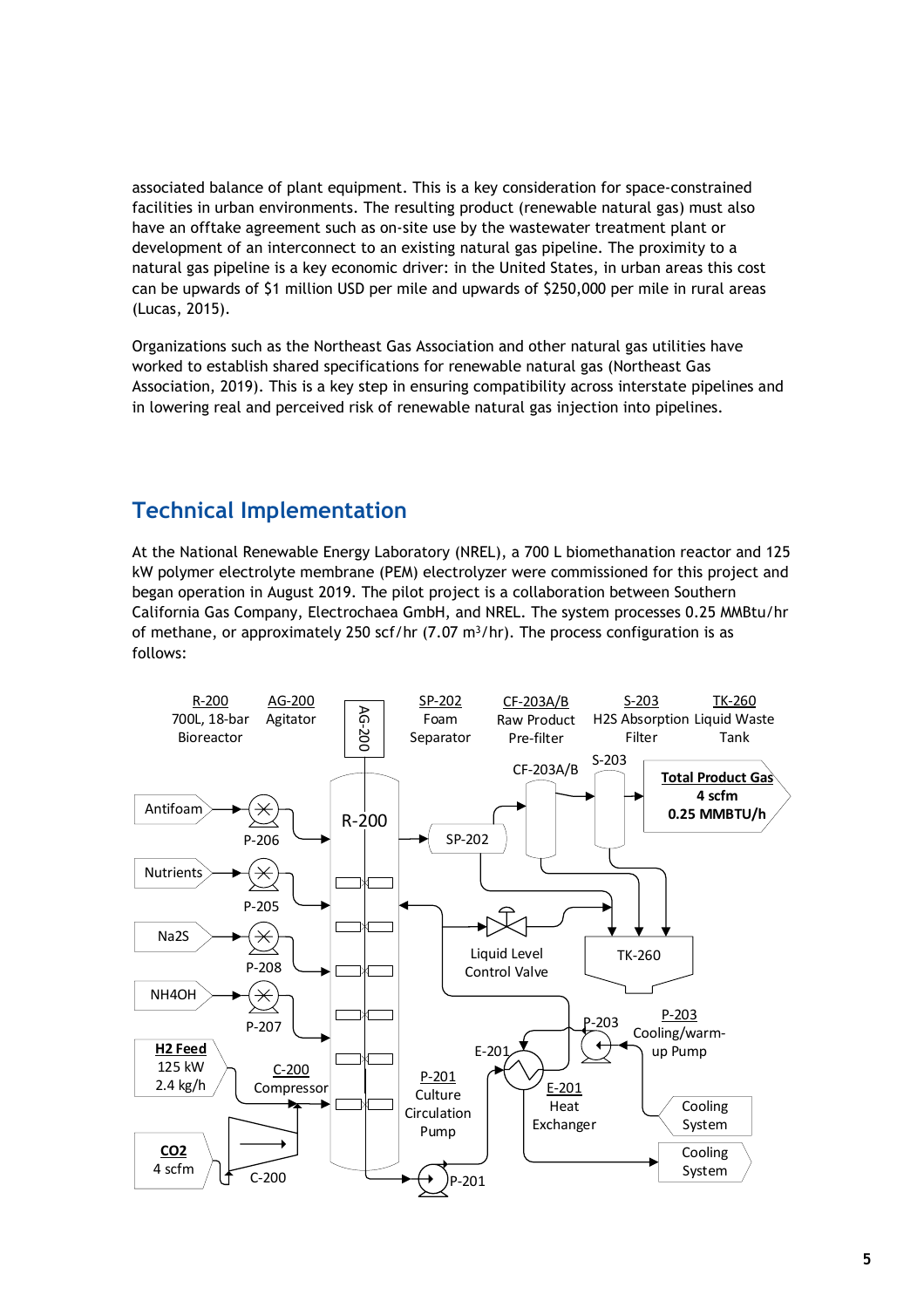#### *Figure 1. Biomethanation process flow diagram*

In step 1, electricity is converted into hydrogen using a water electrolyzer. This step converts water and electrons into hydrogen, oxygen, and heat.

$$
2 H_2 O + e^- \rightarrow 2 H_2 + O_2 + Heat
$$

A key aspect of the electrolyzer in this configuration is that the form of the hydrogen does not matter- whether it is dry or humid gas or even hydrogen dissolved in the electroosmotically dragged water coming from the electrolyzer anode to the cathode. Oftentimes for hydrogen production, there are several drying steps necessary to remove excess water as liquid and vapor, especially when the hydrogen is to be used for fuelling of a fuel cell electric vehicle. Given that the downstream bioreactor operates in aqueous phase, this is not necessary and saves considerable capital and operating expense and increases hydrogen yield.

In step 2, the hydrogen is mixed with a  $CO<sub>2</sub>$  rich gas and fed to a bioreactor. The bioreactor contains a non-genetically modified microorganism (i.e., biocatalyst) that natively converts hydrogen and  $CO<sub>2</sub>$  into methane, water, and heat.

$$
4 H_2 + C O_2 \xrightarrow{Biocatalyst} CH_4 + 2H_2O + Heat
$$

Due to its low solubility in water, hydrogen mass transfer is the limiting factor in the biomethanation process. The pilot-scale system at NREL operates at pressures up to 18 bar, which has been demonstrated to improve the requisite mass transfer rates of hydrogen to ensure  $CO<sub>2</sub>$  conversion. In addition, higher pressure reduces downstream gas drying and would reduce/eliminate downstream compression prior to gas injection. In addition to higher hydrogen mass transfer the NREL bioreactor operating pressure better matches the output pressure of the hydrogen coming from the electrolyzer. The temperature of the reactor is maintained at 60°C, which is the optimal temperature for the biocatalyst to produce methane. These factors enable lower capital and operating expenses compared to other industrial-scale processes. For example, thermochemical methanation using inorganic catalysis often operates at temperatures up to 300°C and 30 bar. Furthermore, large-scale industrial processes, like steam methane reforming operate at pressures up to 25 bar.

At the outlet of the bioreactor, sufficient  $CO<sub>2</sub>$  conversion has occurred such that the product gas stream contains less than  $2\%$  CO<sub>2</sub>, giving it sufficiently high methane purity to be compatible with natural gas purity and energy content specifications.



*Figure 2. Biomethanation system installed at the National Renewable Energy Laboratory. 1: Hydrogen dispensing system; 2: Diaphragm and piston compressors; 3: Biomethanation bioreactor; 4: Pressurized*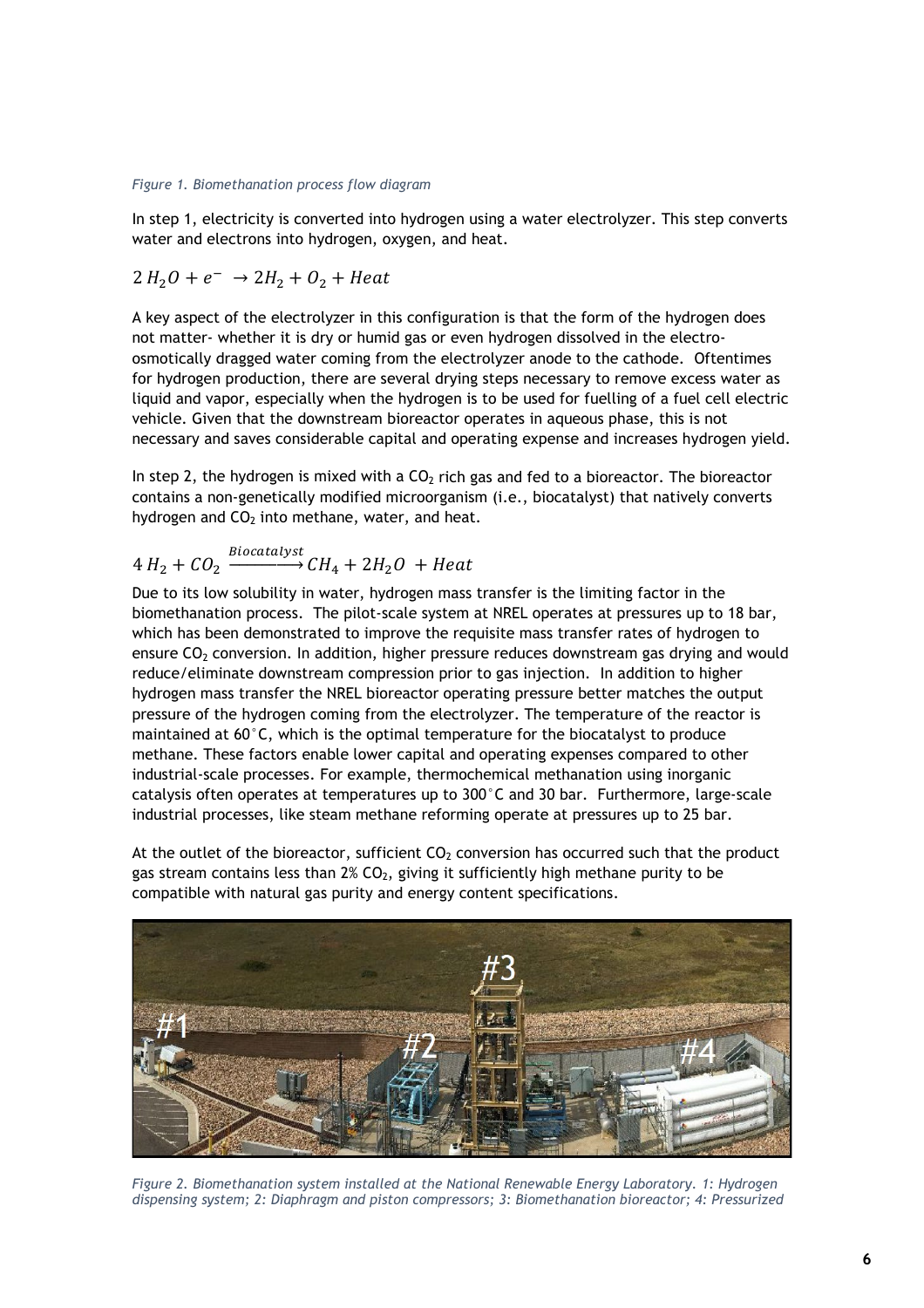*storage. The biomethanation system is a collaboration between the National Renewable Energy Laboratory, SoCalGas Company, and Electrochaea.*

The unit at the National Renewable Energy Laboratory has been demonstrated for more than 300 continuous hours. Other installations of this technology in Copenhagen, Denmark and Solothurn, Switzerland have achieved > 1,000 hours of operation.

#### <span id="page-8-0"></span>**Economical aspects**

The NREL installation described above is purely intended for research and development purposes- it is not selling the renewable natural gas for revenue, nor is it collecting incentives. However, there has been interest by utilities and biogas producers across the United States, each with unique value propositions. For the purposes of this case study, those are described herein.

Curtailed electricity, especially renewable electricity, is a growing challenge in parts of the United States. In California, wind and solar electricity curtailments have been growing rapidly and in 2020 approached 1.6TWh



*Figure 3. CAISO Wind and Solar Curtailments by year (GWh) (California ISO, 2021).*

These curtailments are due to oversupply of renewable resources or localized transmission congestion could represent a barrier to further renewable energy penetration and therefore technologies that can serve in load-peaking or demand response roles are valued by system operators. In the case of biomethanation, the electrolyzer technology has demonstrated that it is capable of load following which could help to stabilize very high renewable electricity penetration on the grid. Furthermore, it has been shown that the biomethanation process is capable of load following the gas inputs to the process. Moreover, the product it produces, methane, is compatible with existing natural gas storage capacity and acts as a long-duration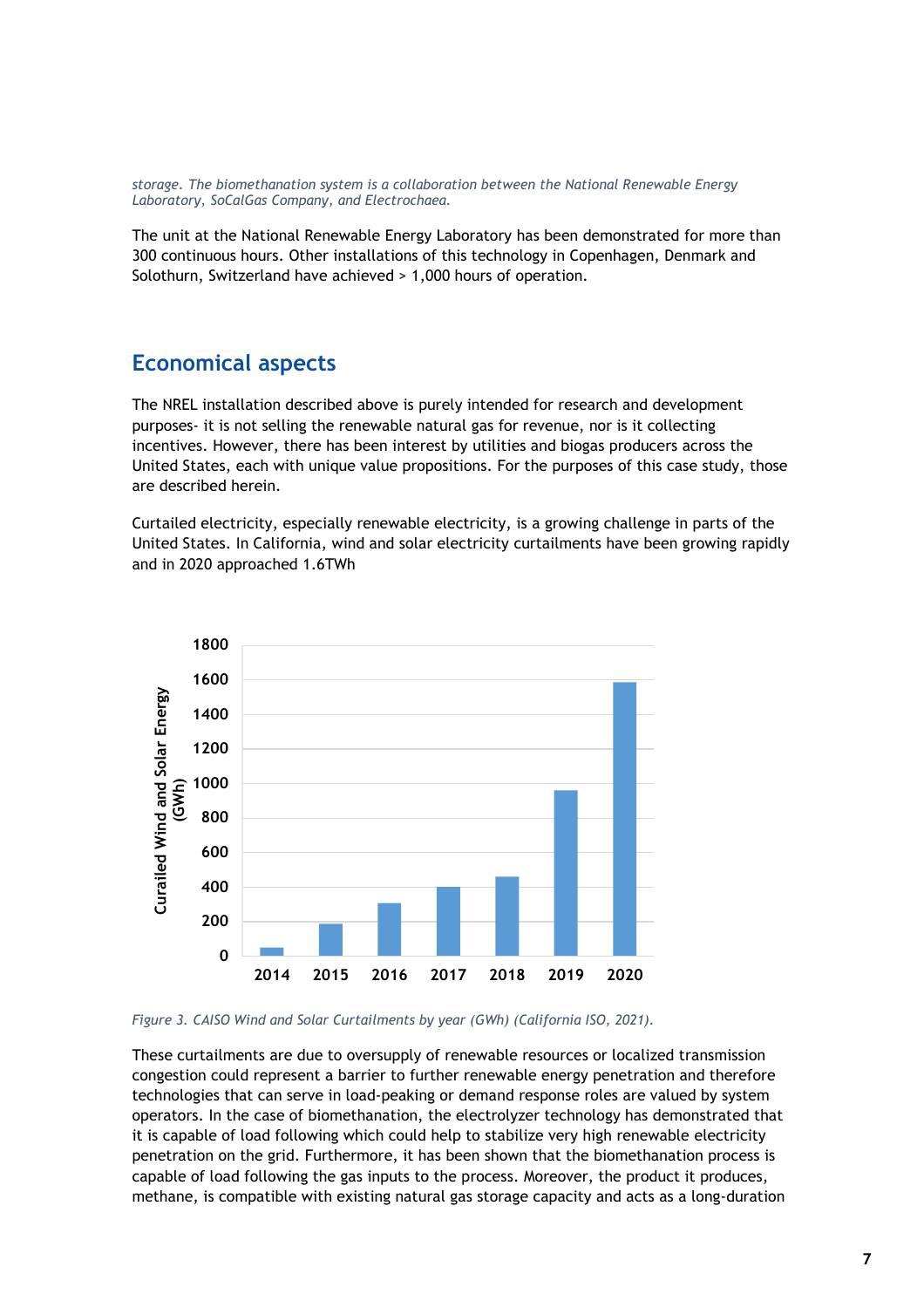storage solution for the renewable electricity. In other portions of the United States, pipeline or grid congestion can cause challenges and this technology could also be used to alleviate concerns there. For example, states in the north-eastern United States are at the end of pipelines and generally pay more for natural gas. Localized production can also enable local resiliency both in times of energy shortages (e.g., natural disaster) or by enabling community ownership and supply. Individual system operators value these types of ancillary services differently, but they can be quite lucrative and could ultimately help to enable more renewable energy deployment.

|                                        | <b>Baseline</b>          | <b>Target</b>   |
|----------------------------------------|--------------------------|-----------------|
|                                        | Performance              | Performance     |
| <b>System Scale - Electrolyzer</b>     | 1                        | 10              |
| (MW)                                   |                          |                 |
| <b>Bioreactor Power (kW)</b>           | 45                       | 220             |
| <b>System Scale - Total RNG</b>        |                          |                 |
| (60/40) Output from digester           | $125$ Nm <sup>3</sup> /h | 1250 $Nm^3/h$   |
| and biomethanation process             |                          |                 |
| <b>Electrolyzer Capital Cost (PEM)</b> | \$1,250,000              | \$4,000,000     |
| <b>Bioreactor/Biomethanation</b>       | \$2,000,000              | \$6,000,000     |
| <b>Capital Cost</b>                    |                          |                 |
| <b>Other Capital (Siting, Civil</b>    | $$3,000,000-$            | $$10,000,000 -$ |
| Works, Electrical, etc.)               | 4,000,000                | \$15,000,000    |
| Electricity Cost (\$/MWh)              | \$40                     | \$20            |
| Excess Oxygen Credit (\$/tonne)        | \$0                      | \$40            |
| Carbon Credit (\$/tonne)               | \$0                      | \$35            |
| <b>Bioreactor Conversion Rate</b>      | 13                       | 20              |
| $(g CH4/L-hr)$                         |                          |                 |
| <b>Reactor Heat Recovery (%)</b>       | 0%                       | 80%             |
| <b>Electrolyzer Heat Recovery (%)</b>  | 0%                       | 80%             |
| Footprint (m2)                         | 150                      | 450             |

NREL has conducted initial techno-economic analysis on the process as a whole. The table below outlines some of the base economic assumptions:

*Table 1. Economic parameters in techno-economic analysis. See figure 6 for sensitivity analysis on electricity cost and carbon dioxide credits.*

In the table above, the Baseline column refers to performance that has been experimentally demonstrated to-date or the cost of existing systems. For example, the current PEM electrolyzer costs are estimated as \$1,000,000 - \$1,250,000/MW with an overall R&D target of achieving \$400,000/MW. Likewise, the current bioreactor conversion rate is 13 g of CH4/L-hr with a goal of achieving 20 g CH<sub>4</sub>/L-hr with improved gas mixing at higher pressure. The ultimate goal is to achieve a renewable natural gas (RNG) selling price less than \$14/MMbtu (\$0.015/MJ) (Harrison 2021).

The current economics are very dependent on electricity costs for hydrogen production. A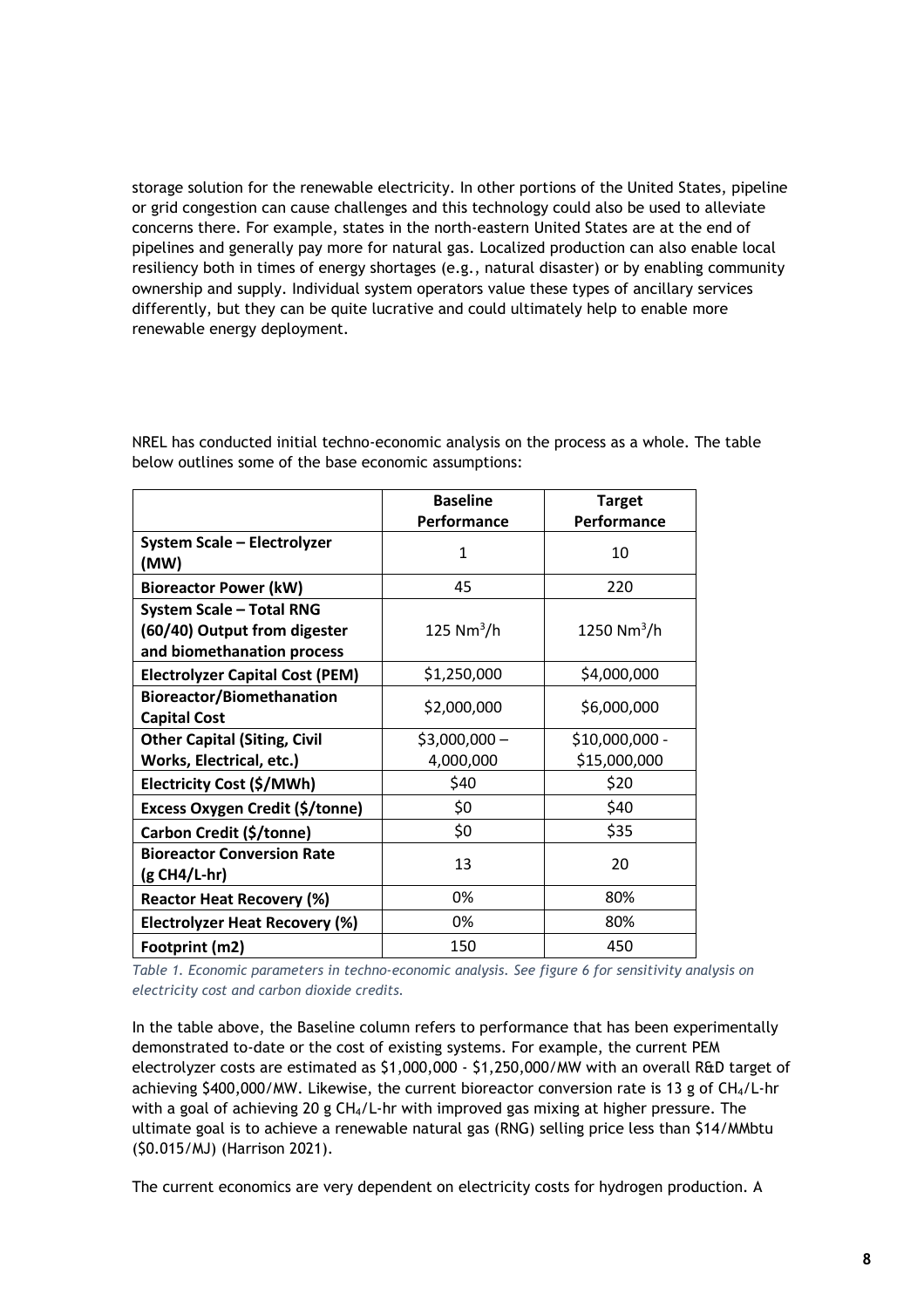recent study by the American Gas Foundation (American Gas Foundation, 2019) estimates that the levelized cost of energy for renewable natural gas produced by this method would be around \$40 - 50/MMBtu (\$0.04-\$0.05/MJ). By comparison in the United States, many sources of RNG utilizing pressure swing adsorption at large facilities are in the range of \$7-\$20/MMBtu (\$0.007-\$0.020/MJ).

### <span id="page-10-0"></span>**Environmental Aspects**

Avoided methane emissions are a key environmental aspect of this technology. As noted above, many wastewater treatment plants and other producers of biogas do not beneficially utilize this fuel. The result is the  $CO<sub>2</sub>$  and methane are vented into the atmosphere. Converting or upgrading this biogas into renewable natural gas results in a market-saleable product that when combusted only produces  $CO<sub>2</sub>$ . Given the spread in greenhouse gas (GHG) potency between methane and  $CO<sub>2</sub>$ , this results in considerable emissions savings. Recycling biogenic  $CO<sub>2</sub>$  and using renewable natural gas from waste streams avoids adding new carbon to the atmosphere from fossil sources.

Increasing revenues for anaerobic digesters could also increase their deployment and utilization, thereby increasing the amounts of organics that are diverted from landfills. Many of these organic waste streams (municipal sludge and food waste in particular), readily evolve into methane in a landfill and released to the atmosphere. This biodegradation into biogas often takes place before landfills are capped and capture technologies are implemented resulting in fugitive emissions. Regardless of outcome, it has been demonstrated, as shown in figure 4 below that any organics management strategies result in GHG reductions relative to business as usual (Lee, 2017).



*Figure 4. Emissions associated with various landfilled wastes. From Lee et al (2017). Updated values utilize individual degradable carbon actually decomposed values as opposed to a single value representing all MSW fractions.*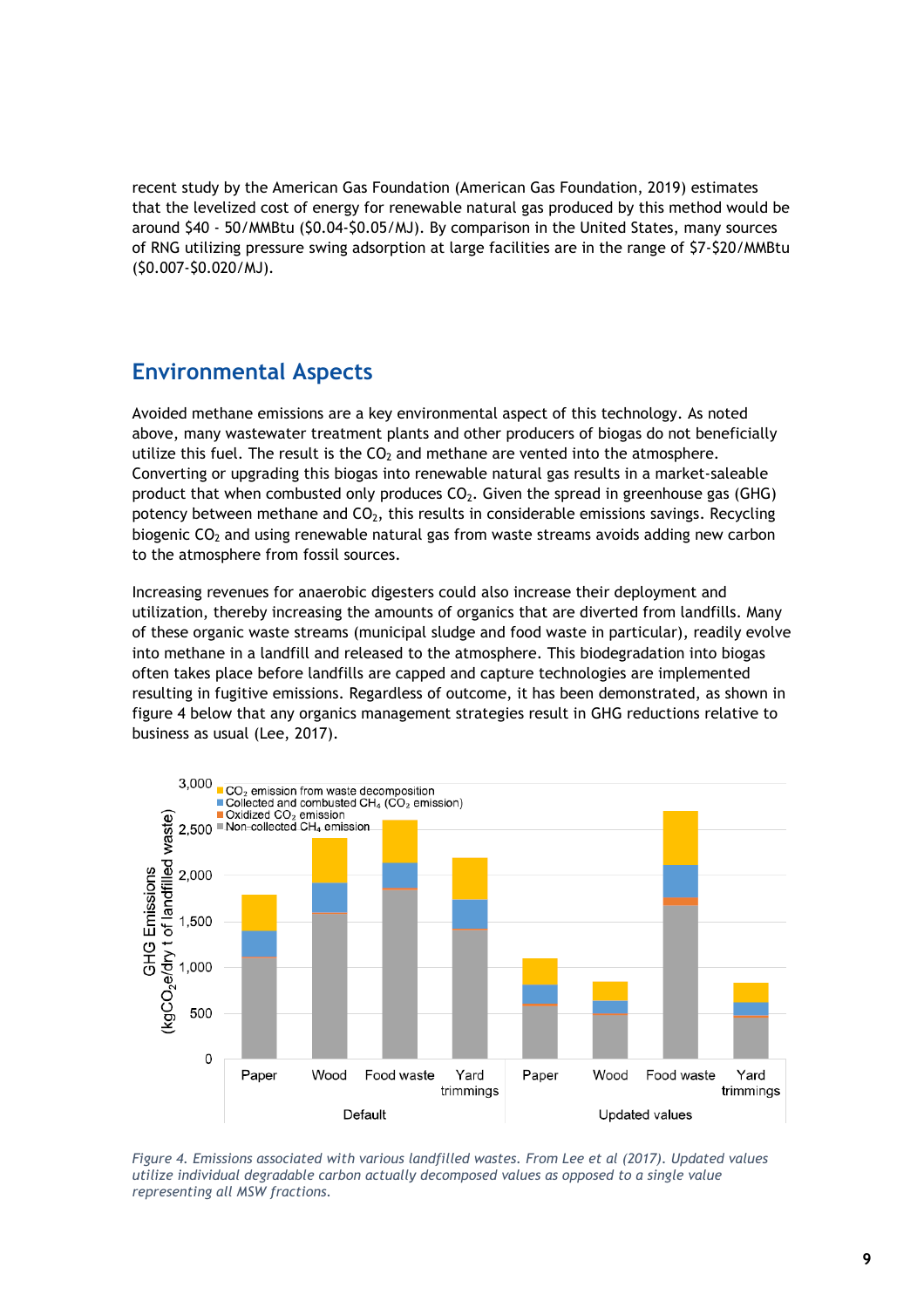## <span id="page-11-0"></span>**Policy Aspects**

#### <span id="page-11-1"></span>**Low Carbon Fuel Standard**

In California, the low-carbon fuel standard (LCFS) is rapidly driving deployment of decarbonization strategies through renewable fuels. The LCFS was first adopted by the State of California to decarbonize the transportation sector. Since its implementation, several other states have implemented LCFS policies as has British Columbia, Canada. Other states are considering LCFS-like policies.

The credit value is based on a carbon intensity score that is assigned to the life cycle of the process including producing, distributing, and consuming the fuel ( $gCO<sub>2</sub>e/M$ J). Once the carbon intensity score is calculated, it is compared to the benchmark fuel. For liquid transportation fuels this would be the average gasoline or diesel carbon intensities (90.74 and 91.66 gCO<sub>2</sub>e/MJ), respectively (California Air Resources Board, 2020). In the case of fossil natural gas, the carbon intensity benchmark is  $74.1$  gCO<sub>2</sub>e/MJ.

Once the carbon intensity for the process is calculated and certified, credits can be obtained based on how far below the carbon intensity is compared to the benchmark fuel and credits are given based on the current carbon price. In this way, the policy incentivizes pathways and products that achieve greater carbon reductions. In early 2021, the carbon price has averaged around \$200/metric tonne (California Air Resources Board, 2021). Figure 5 below shows the estimated LCFS credits available from a variety of biogas sources.



*Figure 5. LCFS credit value by source of RNG. Source: California Air Resource Board assuming LCFS Credit price of \$155/MT.*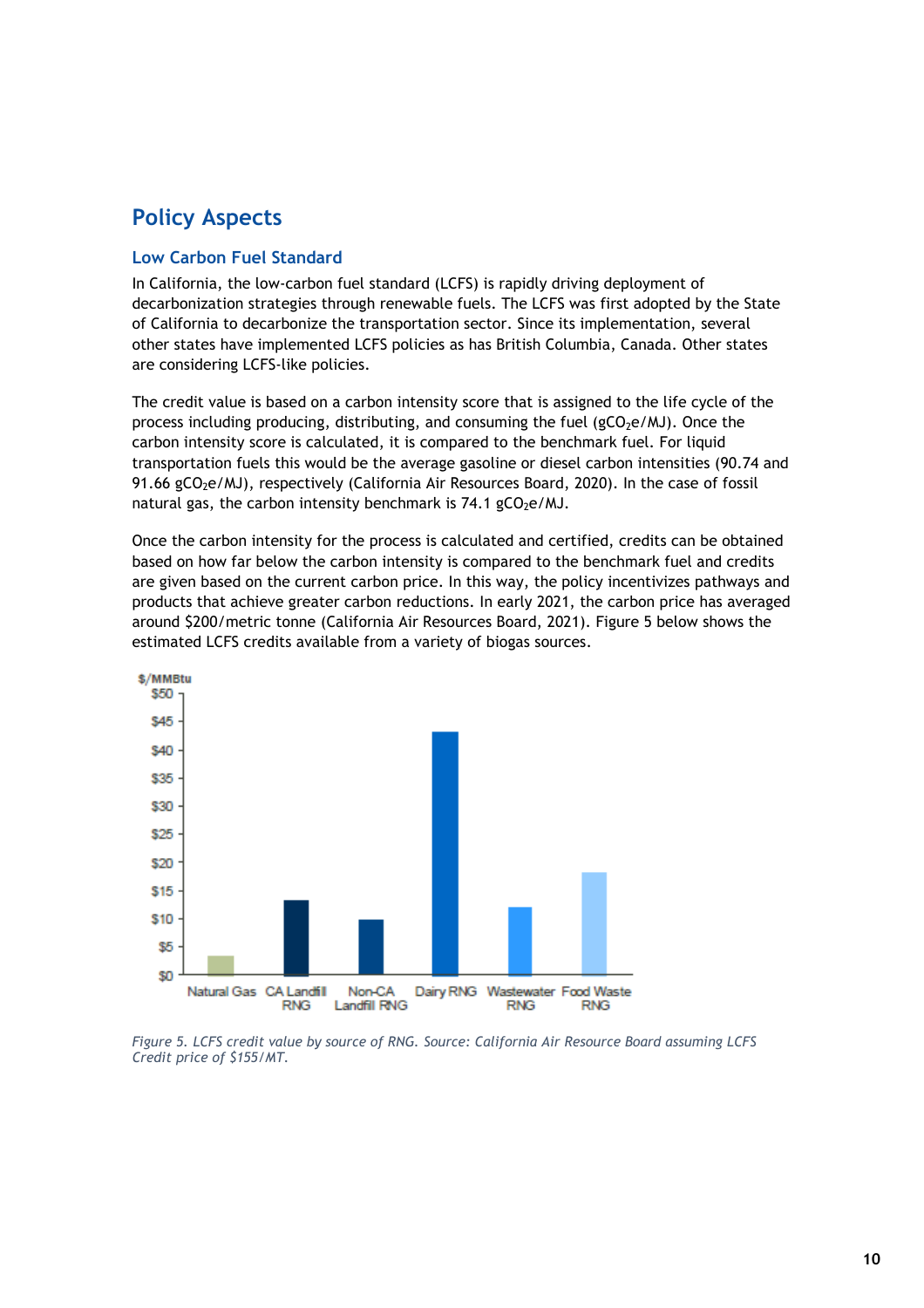

*Figure 6. Surface plot showing sensitivity to RNG selling price relative to carbon dioxide credit price and electricity price to generate hydrogen. Individual contours so the price competitivity as a function of electricity price and carbon dioxide credit price. This analysis assumes a 10MW electrolyzer, bioreactor productivity of 20 g CH4/L/hr, and electrolyzer capex of \$400/kW. Source: National Renewable Energy Laboratory*

#### <span id="page-12-0"></span>**Renewable Fuels Standard**

The Renewable Fuel Standard (RFS) is another credit program for the production of renewable fuels. The RFS is available across the United States and is administered by the United States Environmental Protection Agency. The policy currently only covers transportation fuels, so any credits can only be given if the fuel is used in a transportation application. These credits are often traded and 'bought' by transportation users.

The RFS recognizes a handful of renewable fuels including starch-derived ethanol, renewable diesel, biodiesel, amongst others was created by the Energy Independence and Security Act of 2007. Under this program, fuels are categorized based on their greenhouse gas reductions and feedstock. For example, starch ethanol, considered a renewable fuel receives a "D6 Renewable Identification Number" or "D6 RIN". In the context of biomethanation, certain biogas sources such as manure or wastewater residuals are considered as cellulosic and are eligible for a more valuable "D3 RIN". Currently (as of March  $1<sup>st</sup>$ , 2021) D3 RINs are trading for \$2.07/RIN which equates to ~\$27/MMBtu (~\$0.028/MJ). Relative to the techno-economics described above, this credit is a significant incentive to RNG producers.

#### <span id="page-12-1"></span>**Renewable Energy Certificates**

Renewable Energy Certificates (RECs) are a common incentive for a variety of renewable energy sources, including biogas or renewable natural gas. RECs are used in the United States to track the production and eventual use of renewable electricity. The price assigned to a REC varies by state and depends on several factors. Certain RECs have additional premiums due to specific renewable portfolio targets set forth by that state. These differ from feed-intariffs, as RECs prices can fluctuate based on market factors whereas feed-in-tariffs are fixed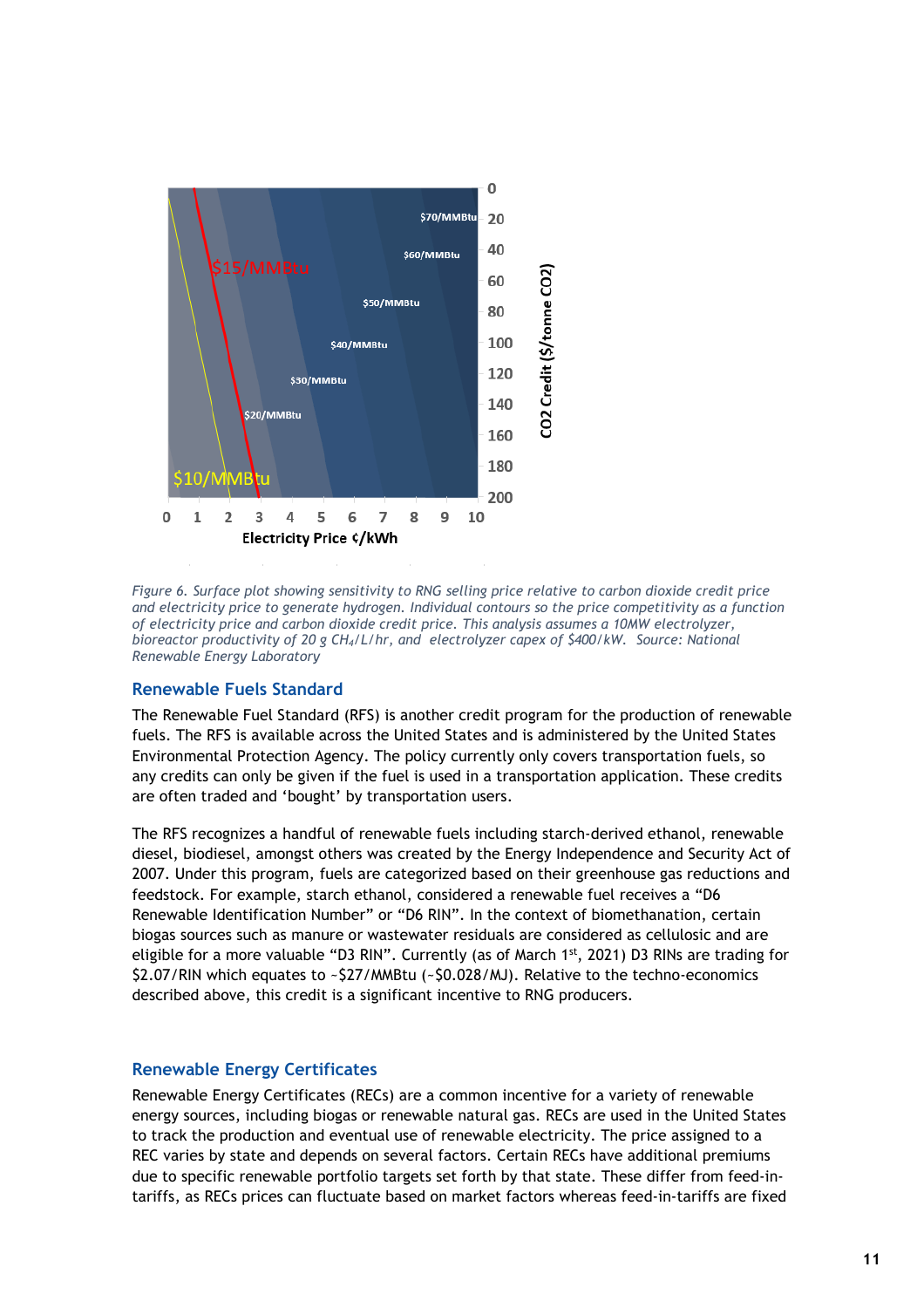guarantees to that producer. REC prices have decreased over the years as many states have approached their renewables targets. Most RECs are under \$50/MWh at present, down from hundreds of \$/MWh around 10 years ago.

It is speculated that RECs associated with renewable natural gas could gain increased premiums if renewable gas standards are passed. At present the province of Quebec, Canada has set a target of 10% renewable natural gas by 2030.

#### <span id="page-13-0"></span>**45Q Tax Credit**

The 45Q tax credit in the United States offers up to \$35/tonne of  $CO<sub>2</sub>$  for technologies that capture and reuse carbon dioxide (Internal Revenue Service, 2020). In this case, only the  $CO<sub>2</sub>$ fraction of the biogas would be eligible for consideration. In the case of this technology, that credit value is estimated to be \$2.24/MMBtu.

#### <span id="page-13-1"></span>**Landfill Organics Bans**

As of the time of writing, six states have implemented organics bans to landfills with many other states and municipalities having established diversion targets. These organics bans are due in part to the desire to avoid fugitive methane emissions as well as due to decreasing landfill capacity. At present, there are limited technologies and capacity for managing the organic waste that can no longer be transported and disposed of in landfills. Anaerobic digestion is one mature technology that can serve to reduce the volumes of organics and thus may be poised for significant growth. Consequently, technologies for upgrading the biogas will be necessary as well. The financial implications of these policies are not certain; however, it is logical to expect that it will result in increased handling and tipping fees by processes that ultimately handle these wastes.

#### <span id="page-13-2"></span>**Social aspects**

Organic waste handling and conversion practices require significant amounts of stakeholder engagement and community support to be successful. In the United States, there have been numerous biogas projects that have resulted in odor, lower air quality, and other protests from local community members. Organic waste handling infrastructure is also disproportionately sited in disadvantaged and already pollution-burdened communities. There are many known and hazardous impacts resulting from these facilities including odor, noise, infectious disease vectors, litter, and particulate emissions (Krystosik, 2020). There are also documented impacts associated with these air and water quality impacts including sleep interruption, mental health deterioration, increased anxiety, and overall decreased quality of life (Donham, 2017). It can sometimes be difficult to decouple the anaerobic digestion or upgrading processes from other waste handling practices and often, concerns from the community members get directed at the whole system.

As a relatively new technology, it will be important for utilities that implement biomethanation to proactively engage in stakeholder engagement and education about the benefits and risks of the technology. Considerations include but are not limited to: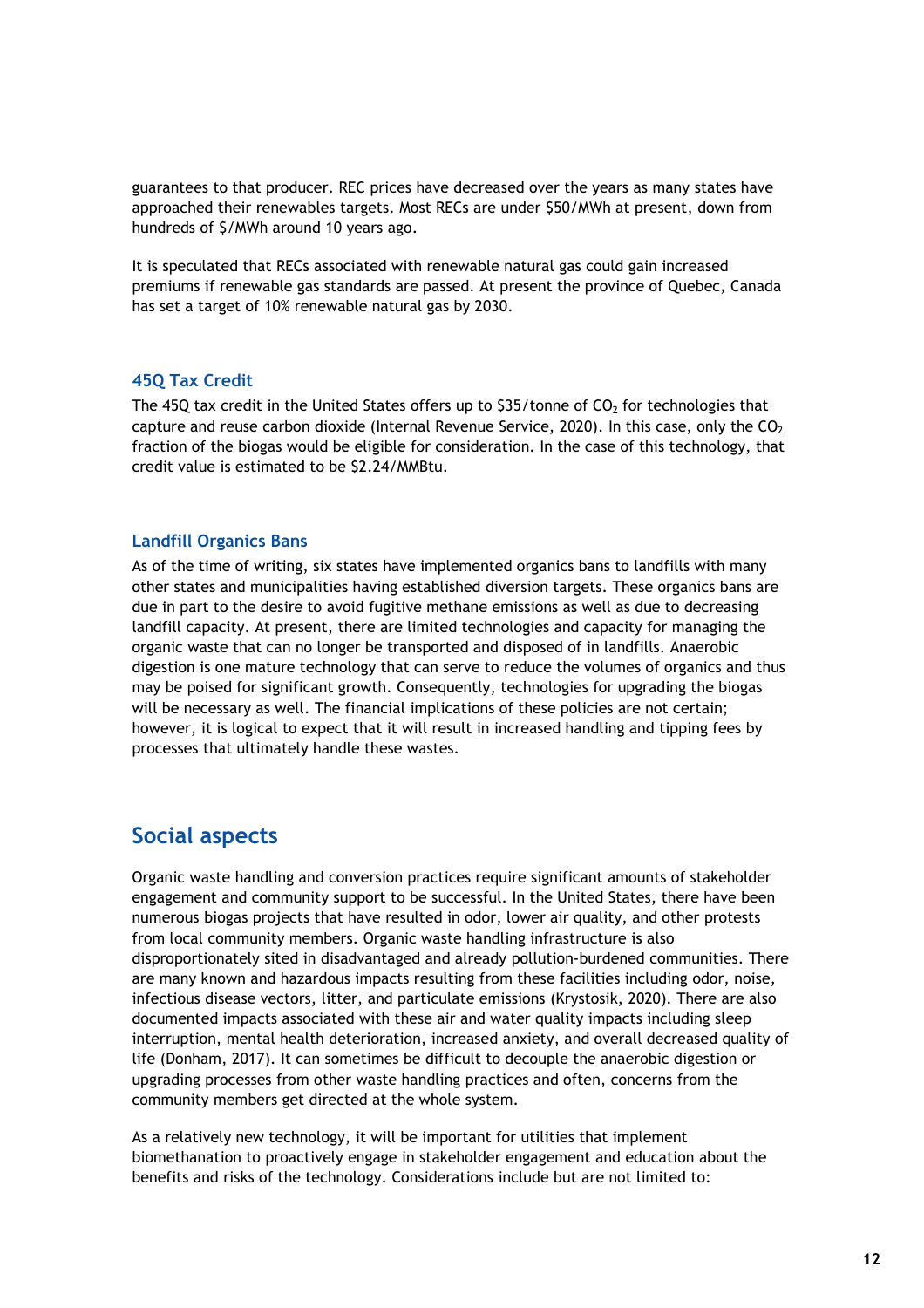- Use of extremophilic microorganisms and handling practices
- Aggregation of wastes to a centralized location (odor, water quality impacts, volatile organic compounds)
- Use of pressurized hydrogen (noise, combustion hazards)
- Physical footprint concerns
- Physical appearance and aesthetics of equipment in the community
- Natural gas pipeline interconnections and right-of-ways
- Workforce requirements/opportunities
- Perceptions of natural gas
- Impacts on utility rates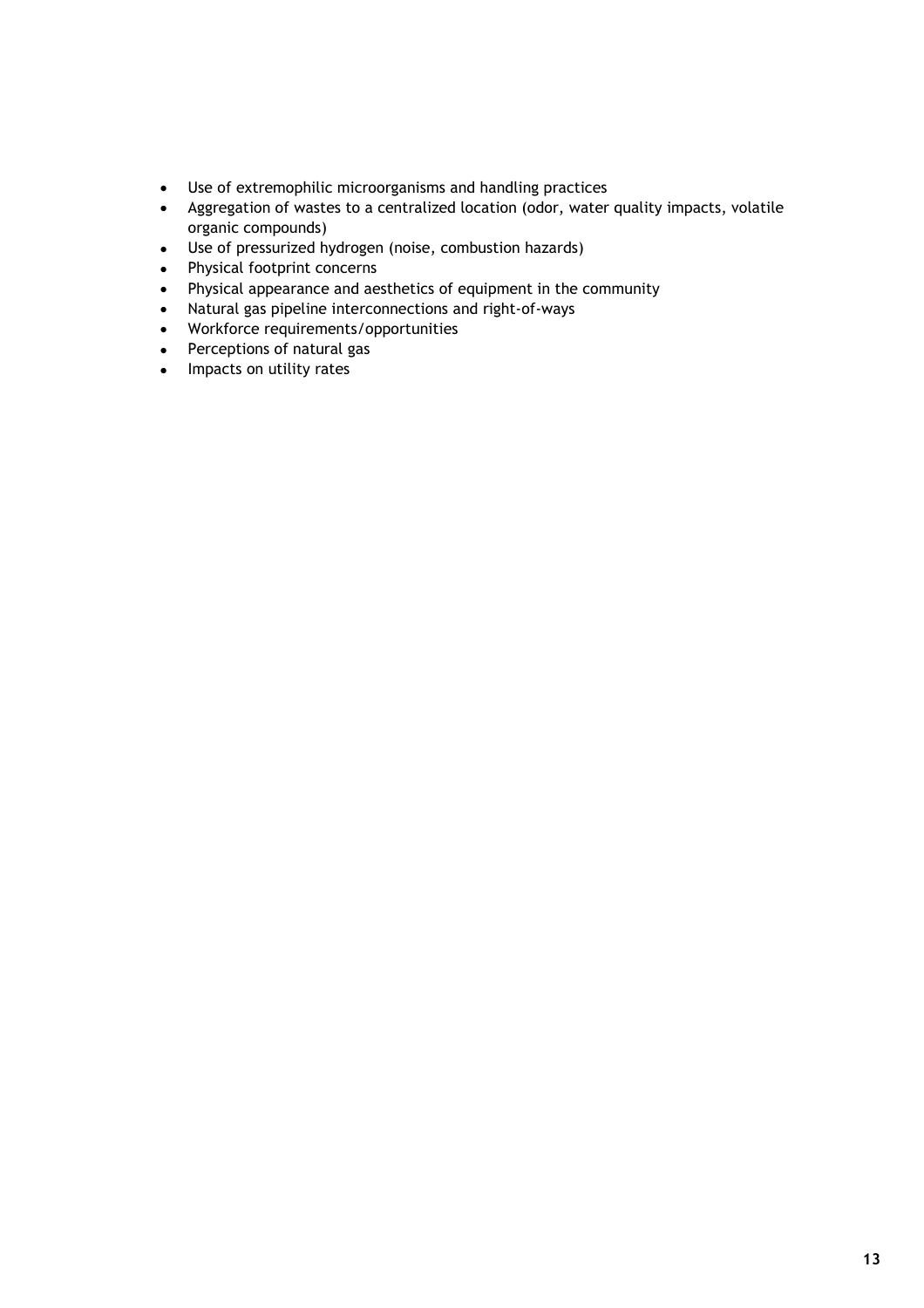#### <span id="page-15-0"></span>**References**

American Gas Foundation (2019). Renewable Sources of Natural Gas: Supply and Emissions Reductions Assessment.

California Air Resources Board (2020). *Low Carbon Fuel Standard.* <https://ww2.arb.ca.gov/sites/default/files/2020-09/basics-notes.pdf>

California Air Resources Board (2021). *Weekly LCFS Credit Transfer Reports.*  <https://ww3.arb.ca.gov/fuels/lcfs/credit/lrtweeklycreditreports.htm>

California ISO (2021). *Managing Oversupply.* <http://www.caiso.com/informed/Pages/ManagingOversupply.aspx>

Donham, K. J. et al. (2017) Community Health and Socioeconomic Issues Surrounding Concentrated Animal Feeding Operations. *Environmental Health Perspectives.* 115(2) 317- 320. doi: [10.1289/ehp.8836](https://dx.doi.org/10.1289%2Fehp.8836)

Energy Vision. (2020) Study Shows Rapid Expansion of US RNG Industry. *Biomass Magazine.* <http://biomassmagazine.com/articles/17605/study-shows-rapid-expansion-of-us-rng-industry>

Harrison (2021). BETO 2021 Peer Review : Biomethanation to upgrade biogas to pipeline natural gas. https://www.energy.gov/sites/default/files/2021-04/beto-14-peer-review-2021 organic-harrison.pdf

Internal Revenue Service (2020). Section 45Q Credit for Carbon Dioxide Sequestration. US Department of the Treasury.

Krystosik A, Njoroge G, Odhiambo L, Forsyth JE, Mutuku F and LaBeaud AD (2020) Solid Wastes Provide Breeding Sites, Burrows, and Food for Biological Disease Vectors, and Urban Zoonotic Reservoirs: A Call to Action for Solutions-Based Research. *Front. Public Health* 7:405. doi: 10.3389/fpubh.2019.00405

Lee et al 2017. Evaluation of landfill gas emissions from municipal solid waste landfills for the life-cycle analysis of waste-to-energy pathways. *Journal of Cleaner Production.* 166 (2017) 335-342. <https://doi.org/10.1016/j.jclepro.2017.08.016>

Lucas, Jim (2015). Utility Case Study: Build, Own, Operate. 4th Annual Anaerobic Digestion and Biogas Summit. San Diego, CA.

Northeast Gas Association (2019). Interconnect Guide for Renewable Natural Gas (RNG) in New York State.

Shen, Y. et al (2015). An overview of biogas production and utilization at full-scale wastewater treatment plants (WWTPs) in the United States: Challenges and opportunities towards energy-neutral WWTPs. *Renewable and Sustainable Energy Reviews.* 50 346-362. <https://doi.org/10.1016/j.rser.2015.04.129>